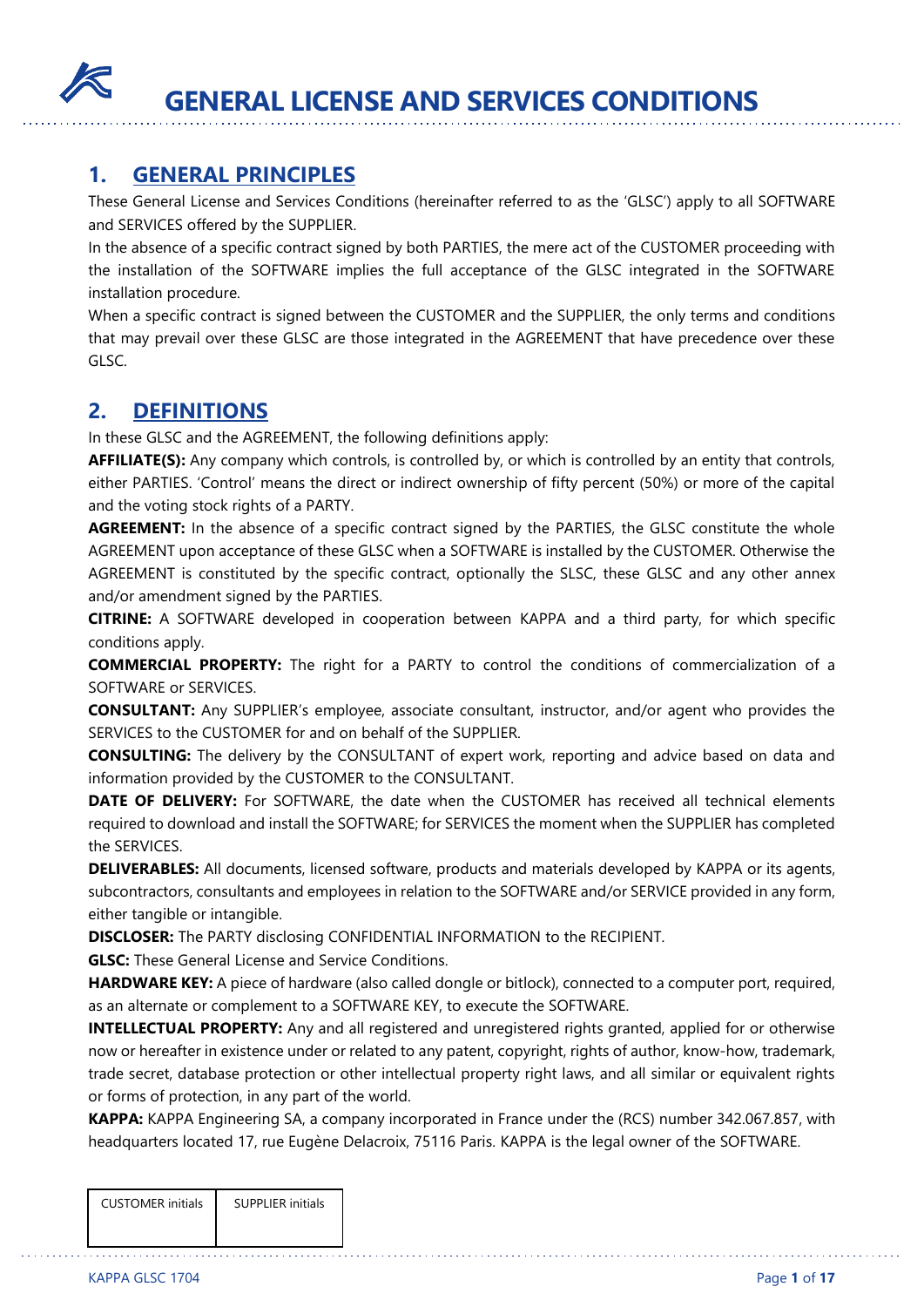

**KTCS:** KAPPA Training & Consulting Services Ltd, a company incorporated in the United Kingdom under the number 5413231, with headquarters located 99, Bell Street, Reigate, Surrey, RH2 7AN. KTCS is an affiliate of KAPPA and centralizes the delivery of SERVICES.

**LICENSE:** The right to use the SOFTWARE in accordance with the provisions of this GLSC for any legal purpose as set out in this GLSC and limited to the scope of the latter.

**LICENSE FEE:** The fee that CUSTOMER pays to SUPPLIER for the usage of the LICENSE.

**LICENSE SERVER:** The machine hosting the NETWORK LICENSE mechanism, distributing to CUSTOMER the right to use the SOFTWARE.

**LTA:** License Transfer Agreement, the document signed by the SUPPLIER, the CUSTOMER and a third party, to authorize the transfer of the SOFTWARE LICENCE to this third party.

**MAINTENANCE:** A service provided by the SUPPLIER to the CUSTOMER, including access to all new releases of the SOFTWARE and TECHNICAL SUPPORT on the SOFTWARE usage.

**NETWORK (or NET) LICENSE:** A SOFTWARE LICENSE, protected by a HARDWARE and/or SOFTWARE KEY, set for a specific number of simultaneous users on a computer network.

**PARTY:** Either the CUSTOMER or the SUPPLIER.

**PARTIES:** The CUSTOMER and the SUPPLIER

**PERPETUAL LICENSE:** A LICENSE where the CUSTOMER acquires the right, for an unlimited time and for any legal purpose as set out in the AGREEMENT in accordance with the provisions of the latter, to use only the versions of the SOFTWARE delivered during the period of MAINTENANCE.

**QUOTATION:** The formal statement, submitted by SUPPLIER, setting out the content and the estimated FEE for the SOFTWARE and the SERVICES referred to in the AGREEMENT.

**RECIPIENT:** The PARTY receiving CONFIDENTIAL INFORMATION from the DISCLOSER.

**RENTAL LICENSE:** A LICENSE where the CUSTOMER acquires the right, for a limited time and for any legal purpose, to use all versions of the SOFTWARE delivered during the RENTAL PERIOD. The LICENSE FEE includes MAINTENANCE during the RENTAL PERIOD.

**RENTAL PERIOD:** The limited time period the CUSTOMER acquires the right to use the SOFTWARE. The beginning of the RENTAL PERIOD will be the DATE OF DELIVERY and the end of the RENTAL PERIOD will be defined in the AGREEMENT.

**SERVICES:** The TRAINING and/or the CONSULTING services provided in accordance with the provisions of the AGREEMENT.

**SLSC:** Specific License and Service Conditions, an optional document that defines the contractual elements, inserted between the specific contract and the GLSC, which deviate from or complement the GLSC, and which have precedence over these GLSC.

**SOFTWARE:** A computer program, in binary form, which ownership is defined in the Article 4.2, which comprises series of instructions, regardless of the media in which recorded, that allow or cause a computer to perform a series of specific operations. In the AGREEMENT the delivery of SOFTWARE excludes any access to the source code from which the binary objects were created. Delivery of the SOFTWARE also includes documentation such as user manuals, installation instructions, operating instructions and other similar items, regardless of storage medium, that explain the capabilities of the SOFTWARE or provide instructions for using the SOFTWARE.

**SOFTWARE KEY:** A text file (also called FlexLM license file), installed on a computer disk, required, as an alternate or complement to a HARDWARE KEY, to execute the SOFTWARE.

**SPECIFICATIONS:** KAPPA technical details of the SOFTWARE mentioned.

**STAND-ALONE LICENSE:** A LICENSE to use the SOFTWARE on one (1) computer at a time.

**SUPPLIER:** The company that supplies the SOFTWARE and/or the SERVICES to the CUSTOMER. It may be KAPPA, KTCS or any company, AFFILIATE of KAPPA or not, legally entitled by KAPPA to act as SUPPLIER.

| <b>CUSTOMER</b> initials | <b>SUPPLIER initials</b> |
|--------------------------|--------------------------|
|                          |                          |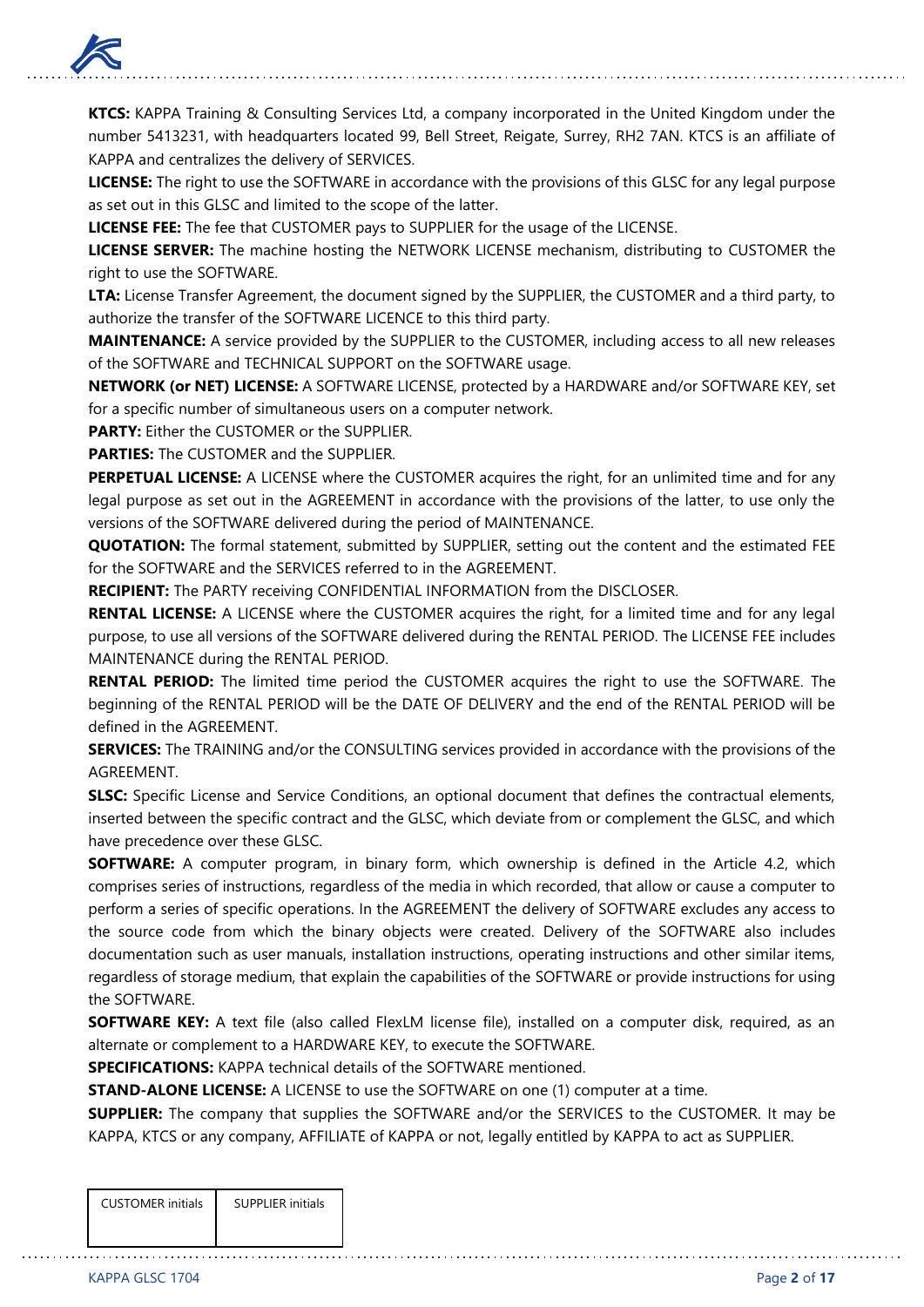

**TECHNICAL SUPPORT:** support services, delivered by telephone, fax, e-mail or other online services, delivered by the SUPPLIER to the CUSTOMER on the usage of the SOFTWARE during the KAPPA regional offices opening hours. TECHNICAL SUPPORT excludes any training on methodology or any assistance on interpretations.

**TRAINING:** Delivery by the CONSULTANT to the CUSTOMER's employee(s) of training in petroleum exploration and production related methodology, theory and/or practice, and/or on the usage of the SOFTWARE.

**USERS:** The CUSTOMER, its employees but only employees having an interest to use the SOFTWARE, CUSTOMER'S AFFILIATE and the CUSTOMER'S AFFILIATE employees having an interest to use the SOFTWARE. **VIRTUAL MACHINE:** One software instance of an operating system along with one or more SOFTWARE running on an isolated partition within a physical computer. It enables different operating systems to run on the same computer at the same time.

## **3. CONSTRUCTION**

In the AGREEMENT, including these GLSC, the following rules apply:

- (a) The headings in the AGREEMENT do not affect interpretation;
- (b) A person includes a natural person, corporate or unincorporated body (whether or not having separate legal personality), an association (whether incorporated or not), a government and a governmental, semigovernmental or local authority or agency;
- (c) References to a party includes its personal representatives, successors or permitted assigns;
- (d) References to 'including' or 'includes' shall be deemed to have the words 'without limitation' inserted after them;
- (e) References to articles are to articles of the AGREEMENT;
- (f) Words in the singular include the plural and those in the plural include the singular; and
- (g) In the event the AGREEMENT or any part of it is translated into another language, only the English language version shall be valid in the event of a conflict.

The AGREEMENT shall replace and supersede all previous contract or document signed between the CUSTOMER and the SUPPLIER on SOFTWARE and SERVICES delivered in the context of this AGREEMENT.

# **4. SOFTWARE LICENSES**

#### **4.1. GRANT**

In consideration of the LICENSE FEES, the SUPPLIER grants to the CUSTOMER and USERS a non-exclusive, nontransferable right to use the SOFTWARE, in accordance with the terms and conditions of the AGREEMENT, and for CUSTOMER's business purposes only.

### **4.2. OWNERSHIP OF INTELLECTUAL PROPERTY RIGHTS**

With the exception of CITRINE, KAPPA warrants to be the sole owner of the SOFTWARE and that it has all INTELLECTUAL PROPERTY rights of the SOFTWARE. For CITRINE, KAPPA warrants that the INTELLECTUAL PROPERTY of this SOFTWARE is shared between KAPPA and DeGolyer & MacNaughton, a Delaware corporation with its principal place of business at 5001 Spring Valley Road, Dallas, Texas 75244 U.S.A. KAPPA owns the COMMERCIAL PROPERTY of all SOFTWARE, including CITRINE.

The AGREEMENT does not grant or transfer, to the CUSTOMER, any KAPPA's INTELLECTUAL PROPERTY and/or COMMERCIAL PROPERTY rights of and/or related to the SOFTWARE. Nothing confers or shall be deemed to confer to the CUSTOMER any rights to use any KAPPA's INTELLECTUAL PROPERTY rights, except as specified in the Article 4.1 of these GLSC.

| <b>CUSTOMER</b> initials | <b>SUPPLIER initials</b> |
|--------------------------|--------------------------|
|                          |                          |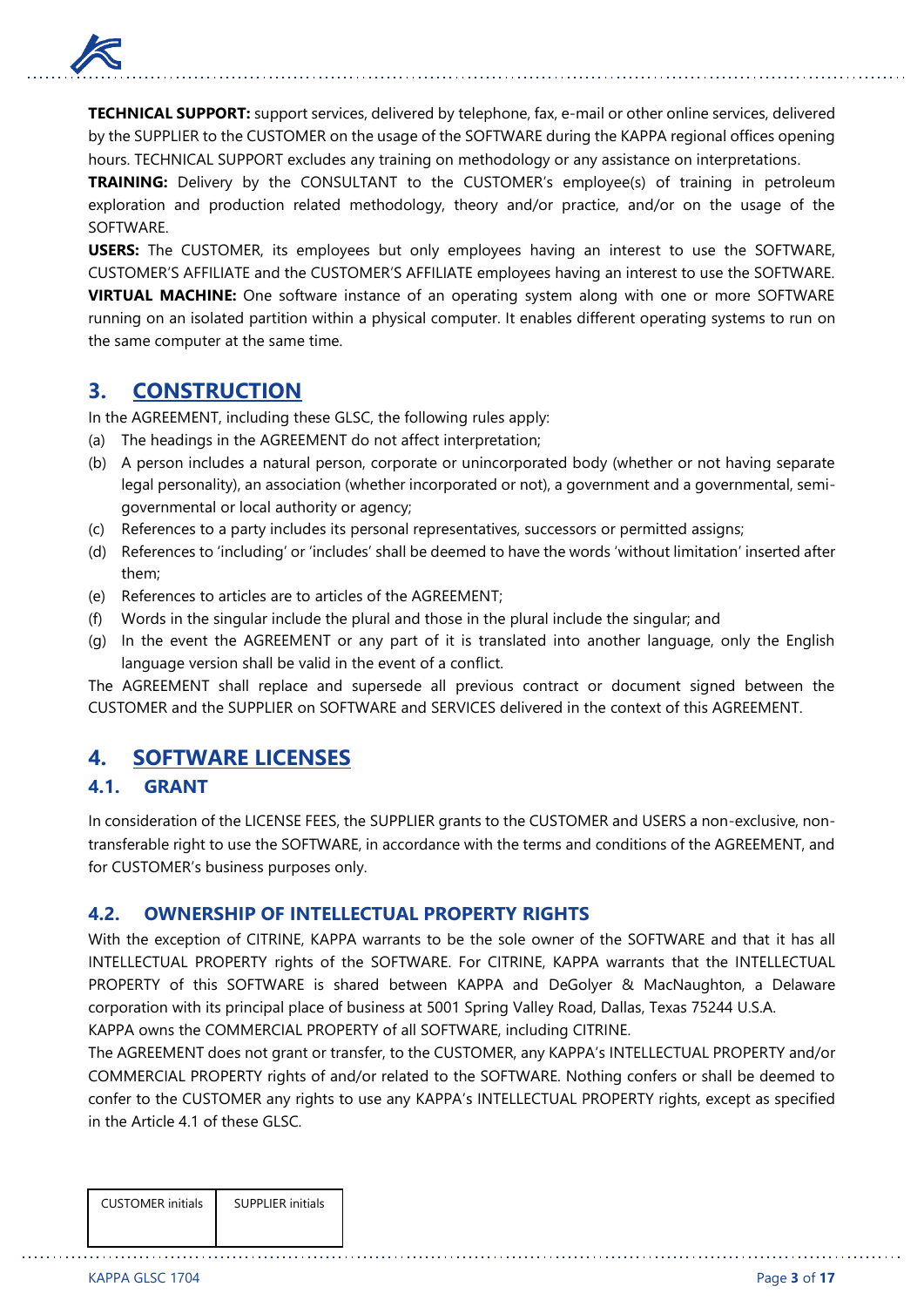

The CUSTOMER will not take any action that might impair or challenge in any way any right, title or interest of KAPPA in any such INTELLECTUAL PROPERTY and/or COMMERCIAL PROPERTY rights. The CUSTOMER will not alter nor remove KAPPA's trade names, trademarks or copyright notices and all other INTELLECTUAL PROPERTY notices or markings on the SOFTWARE.

### **4.3. LIMITATION OF USE**

Without limitation, the CUSTOMER agrees not to modify, alter, reverse, engineer, interfere, decompile, disassemble, disclose, decrypt, incorporate other software or create derivative work of any part of the SOFTWARE or other modifications which reduce the SOFTWARE to human–readable form to gain access to INTELLECTUAL PROPERTY or CONFIDENTIAL INFORMATION of and/or related to the SOFTWARE.

CUSTOMER may copy the SOFTWARE and DELIVERABLES for backup purposes only, provided that all KAPPA trade names, trademarks or copyright notices and all other INTELLECTUAL PROPERTY notices or markings are reproduced.

CUSTOMER agrees that it will not itself, or through any parent, USERS, AFFILIATES, agent or any other third party: sell, lease, license, sublicense, lend, encumber or otherwise deal by all means with any portion of the SOFTWARE or DELIVERABLES. The CUSTOMER warrants that it will reasonably inform all USERS of the terms and conditions of the AGREEMENT, including all limitations of use.

#### **4.4. UNFAIR COMPETITION**

The CUSTOMER has the right to use any competitor software. However the CUSTOMER will not use its knowledge of the SOFTWARE, the DELIVERABLES, any other INTELLECTUAL PROPERTY and/or any proprietary rights of KAPPA, to develop, help develop or give specifications to improve a third party product that compete with the SOFTWARE.

If the CUSTOMER decides to develop or help develop a product competing with the SOFTWARE, the CUSTOMER will formally inform KAPPA in writing in advance and ensure that the conditions of this AGREEMENT are strictly enforced during the development of this competing product.

### **4.5. CONVERSION OF A RENTAL LICENSE INTO A PERPETUAL LICENSE**

The CUSTOMER may convert a RENTAL LICENSE into a PERPETUAL LICENSE at any time, and will get a credit for the RENTAL PERIOD, under the following conditions:

- (a) No credit will apply for RENTAL LICENSES invoiced on a monthly basis.
- (b) For other rentals, the CUSTOMER will be credited an amount equal to the cost of rental paid in the last twelve (12) calendar months for the same LICENSE before the conversion.
- (c) The MAINTENANCE period included in the PERPETUAL LICENSE will be shortened by the number of months of RENTAL credit, i.e. the effective start date of the free MAINTENANCE for the converted PERPETUAL LICENSE will be the beginning of the credited period of the RENTAL.

### **4.6. PROTECTION KEYS**

The CUSTOMER agrees not to attempt to modify, alter, reverse engineer or in any way interfere with the security provisions incorporated in the SOFTWARE KEYS and HARDWARE KEYS, and to implement appropriate measures to grant that all USERS of the SOFTWARE respect such commitment.

Replacement of a HARDWARE KEY:

- (a) Keys which have failed without CUSTOMER's misuse will be replaced at no cost;
- (b) Damaged keys will be replaced at cost;

| <b>CUSTOMER</b> initials | <b>SUPPLIER initials</b> |
|--------------------------|--------------------------|
|                          |                          |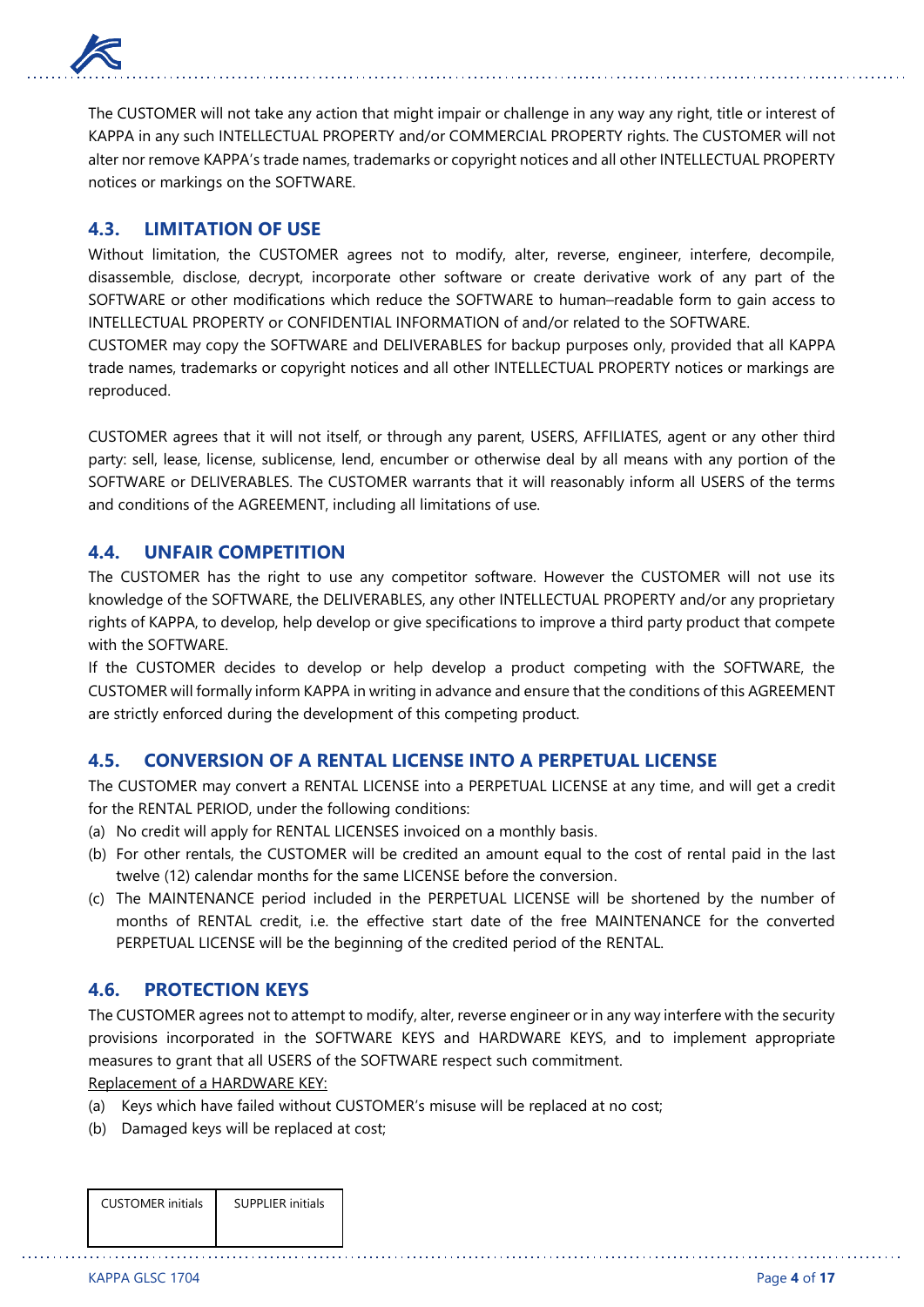

- (c) Lost PERPETUAL keys will not be replaced. However: the CUSTOMER may acquire a replacement key for 50% of the relevant digressive discount rate; or if the conditions of usage represent a high risk of loss, the CUSTOMER may decide to obtain a key with a RENTAL (limited duration) setting and only the penalty for the loss RENTAL key (described below) will apply;
- (d) RENTAL keys are programmed to stop working after the date of expiration of the LICENSE. Security provisions neutralize the key if the computer date is arbitrarily changed, accidentally or in an attempt to by-pass this restriction. The CUSTOMER should therefore notify USERS to always check that the computer date is correct before using the SOFTWARE. Disabled keys can be reset and extended by SUPPLIER by telephone or e-mail. Should the key be lost, CUSTOMER will indemnify SUPPLIER for the cost of the remaining RENTAL PERIOD until the limit date of the lost key. Alternately, CUSTOMER may decide to only replace the lost key on the date of its technical expiration.

### **4.7. VIRTUAL MACHINES**

VIRTUAL MACHINES can be duplicated with all the technical settings (MAC address and disk serial number) used to define a SOFTWARE KEY. A SOFTWARE KEY based on these settings could be successfully installed and run simultaneously on several VIRTUAL MACHINES with the same settings. As a result STANDALONE SOFTWARE LICENSES and LICENSE SERVERS protected with a SOFTWARE KEY will not be run on a VIRTUAL MACHINE unless it is protected by a HARDWARE KEY that will be used as the unique identifier of the SOFTWARE KEY.

### **4.8. MAINTENANCE AND TECHNICAL SUPPORT**

Unless specifically agreed otherwise, the initial fee paid by the CUSTOMER for a PERPETUAL LICENSE specified in the AGREEMENT includes one (1) year of MAINTENANCE from the DATE OF DELIVERY.

For LICENSES under MAINTENANCE, the SUPPLIER commits to release at least once a year a commercial update which corrects all errors detected on the previous commercial version and reported to the SUPPLIER at least two (2) months before this release.

CUSTOMER shall be entitled to receive MAINTENANCE only upon complete payment of the annual MAINTENANCE fee as set forth in the QUOTATION. If the CUSTOMER ceases paying MAINTENANCE invoices, this will automatically terminate the MAINTENANCE.

Beyond this initial period of one year, MAINTENANCE is tacitly extended every year and SUPPLIER will either send a MAINTENANCE QUOTATION or directly issue an invoice. The CUSTOMER will be allowed to terminate the MAINTENANCE by rejecting the QUOTATION by writing within one month from the reception of the MAINTENANCE quotation.

Interruption or termination of MAINTENANCE does not constitute a termination of a PERPETUAL LICENSE. A CUSTOMER that acquired a PERPETUAL LICENSE maintains the right to use the versions of the SOFTWARE that were released during the active MAINTENANCE period, in perpetuity but with no guaranty that it will remain compatible with updates of Operating Systems.

MAINTENANCE is a continuous process. When a MAINTENANCE period expires, the CUSTOMER will have twelve (12) months to renew it. If the MAINTENANCE is renewed within this delay the start of the new MAINTENANCE period will be the time of expiration of the previous maintenance.

If the CUSTOMER fails to renew the MAINTENANCE within this delay the SUPPLIER will have no obligation to offer any MAINTENANCE service to the unmaintained LICENSE, even with the payment of the unmaintained period.

No TECHNICAL SUPPORT will be delivered beyond the MAINTENANCE period, even on versions of the SOFTWARE released during this period, and only SOFTWARE errors ('bugs') formally notified to SUPPLIER by the CUSTOMER before the end of the MAINTENANCE period will be corrected.

| <b>CUSTOMER</b> initials | <b>SUPPLIER initials</b> |
|--------------------------|--------------------------|
|                          |                          |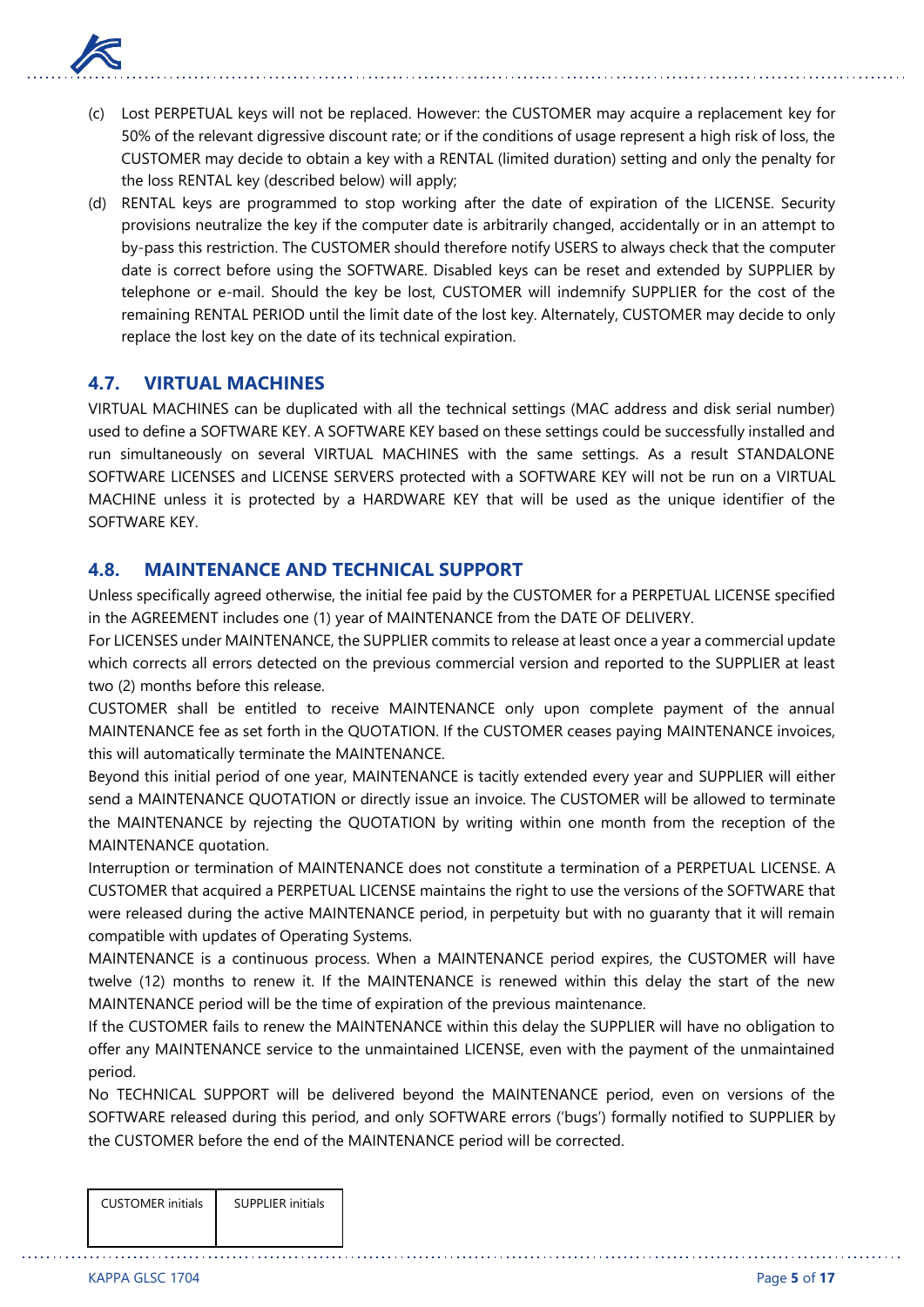

### **4.9. SOFTWARE WARRANTY**

The SUPPLIER warrants that the SOFTWARE operates according to its SPECIFICATIONS. However the SUPPLIER does not warrant that the SOFTWARE is error-free.

The CUSTOMER accepts responsibility for the selection of the SOFTWARE to achieve its intended results and acknowledges that the SOFTWARE has not been developed to meet the individual requirements of the CUSTOMER.

If, within thirty (30) days from the DATE OF DELIVERY of the SOFTWARE or the release of any new version of the SOFTWARE ('WARRANTY PERIOD'), the CUSTOMER evidences that the SOFTWARE does not meet this SPECIFICATION, it will formally notify the SUPPLIER by way of written courier letter to the SUPPLIER's registered office with the description of the SOFTWARE failure to be received prior to the expiry of the 30 days period ('NOTIFICATION') and thereafter provide all such further information reasonably required by the SUPPLIER.

Upon receipt of such letter, the SUPPLIER will then have thirty (30) days to: [1] prove that there is no failure; or [2] rectify the problem and deliver a corrected version of the SOFTWARE.

If the SUPPLIER fails to do either of the above within thirty (30) days, the CUSTOMER will be eligible for reimbursement upon termination by CUSTOMER and the reference date will be the date of NOTIFICATION, under the following conditions:

- (a) PERPETUAL LICENSES: CUSTOMER will be credited for the difference (if positive) between the PERPETUAL LICENSE FEE and the RENTAL FEE for the period between the delivery of the LICENSE and the date of NOTIFICATION. In other words, the net cost to the CUSTOMER will be the RENTAL FEE for the period during which the SOFTWARE was either satisfactory or during which such dissatisfaction had not been notified to the SUPPLIER.
- (b) RENTAL LICENSES: Any LICENSE FEE paid in advance will be refunded in proportion to the amount of time left to run in respect of the period for which advance payment was made. In this case, the minimum RENTAL period described in Article 4.11 of these GLSC will not apply.

Warranty only applies if the SOFTWARE has been properly installed and used according to the SUPPLIER's instruction, and that the SOFTWARE has not been modified nor altered.

### **4.10. ADJUSTMENTS AND PAYMENTS**

The fees in relation to the RENTAL or PERPETUAL LICENSE are set out in the QUOTATION.

The KAPPA digressive price list is based on the number of STAND-ALONE LICENSES. The fee for a NETWORK LICENSE is based on an equivalent number of STAND-ALONE users. A NET LICENSE for N concurrent users is equivalent to [1.5 \* N] STAND-ALONE LICENSES.

Adjustment fees for LICENSE users:

- (a) KAPPA shall be entitled, every year, to revise and adjust the fees (including MAINTENANCE fees) related to the SOFTWARE. Unless specifically agreed otherwise with the CUSTOMER, the increase will not exceed the cumulative European Union Consumer Price Index (or EU-CPI) since the date of the previous increase. If the European Union Consumer Prices index ceases to exist in its current form, the index shall be replaced by a similar index that reflects as closely as possible the evolution of the EU-CPI.
- (b) By default all prices are quoted in Euros from the reference price list available on the KAPPA website. By mutual agreement between the PARTIES, invoicing may be in an alternative currency. In this case, prices will be converted at the spot rate of the day based on the official rate quoted in the Financial Times with a quoted validity period.
- (c) Although an invoice may be in an alternative currency, in all cases the AGREEMENT will be denominated in Euros. In the case of MAINTENANCE, payment will be quoted in Euros in accordance with the indexed MAINTENANCE price or the price list in force at the time MAINTENANCE falls due. In the event that the MAINTENANCE price list exceeds the indexed price specific prior agreement will be sought from the CUSTOMER.

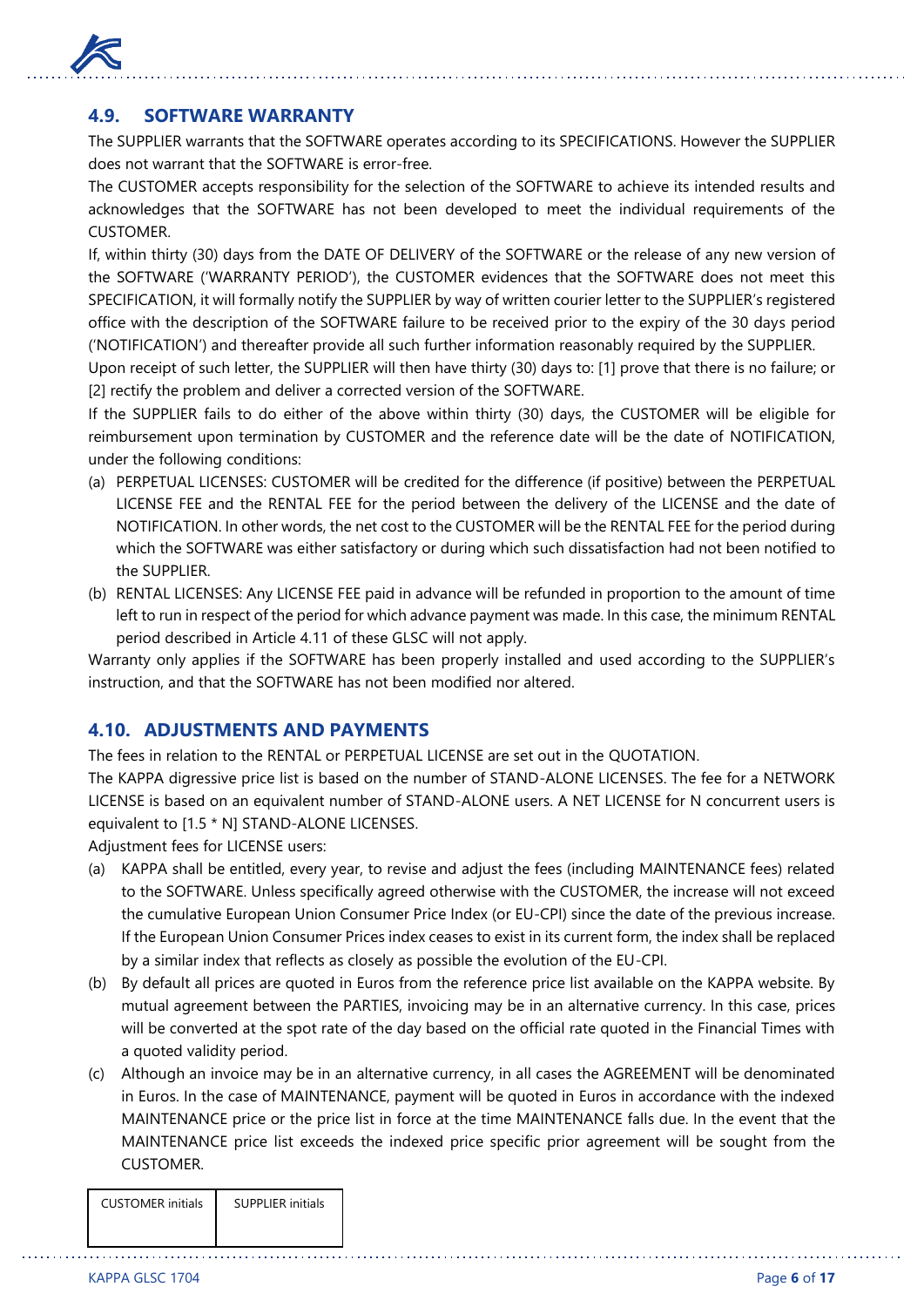

(d) In the event that additional LICENSES of the same SOFTWARE type are purchased, a digressive discount will apply to all centralized LICENSES (meaning the same billing address) of the same SOFTWARE type in line with the price list in force at the time of the new acquisition. For the avoidance of doubt, additional purchases will invoke the current price list for all LICENSES of the same type and provide the commensurate digressive discount to all centralized LICENSES of the same SOFTWARE type.

Payments: Unless otherwise agreed by a written agreement between the PARTIES, all invoices shall be paid within thirty (30) calendar days after receipt by the CUSTOMER of such invoice ("DUE DATE"). All the sums of money owed by the CUSTOMER to the SUPPLIER will be deemed to have been paid, when the total amount of the sums owed will be on the SUPPLIER's bank account.

Penalty for late payment: In case of non-payment or late payment of such invoices, by the CUSTOMER, on the DUE DATE, as in application by rights of this AGREEMENT, the SUPPLIER reserves the right to apply to the CUSTOMER a penalty for late payment as stated in the Late Payments of Commercial Debts (Interest) Act 1998.

### **4.11. EFFECT OF SOFTWARE LICENSE TERMINATION**

Upon termination, as stated in Article 9:

- (a) All rights granted to the CUSTOMER under this AGREEMENT shall cease;
- (b) The CUSTOMER shall cease all activities authorized by this AGREEMENT;
- (c) The CUSTOMER shall immediately pay to the SUPPLIER any sums due to the SUPPLIER under this AGREEMENT and termination shall not be a waiver of any monies due;
- (d) For a RENTAL LICENSE, the termination reference date will be the date the SOFTWARE leaves the CUSTOMER's office by registered or courier mail. Any RENTAL FEE paid in advance will be refunded 'pro rata temporis' beyond the minimum RENTAL PERIOD of one (1) month.
- (e) The CUSTOMER will immediately return any HARDWARE KEY, delete and never restore any SOFTWARE KEY, return or destroy the physical support of the SOFTWARE, delete and never restore any copy of the SOFTWARE, and, in the case of destruction, certify in a signed statement to the SUPPLIER that it has done so. However it is acknowledged that installations may be performed on computer networks where regular and systematic back-ups are performed by the CUSTOMER. The CUSTOMER will not have to delete the SOFTWARE from the back-up media provided that the SOFTWARE is not restored;
- (f) The applicable material should be returned by hand, by special carrier (DHL, FedEx, UPS, etc) or registered courier (France only). When reimbursement or complementary invoicing is applicable, the reference date will be the date at which the material leaves the CUSTOMER's office by courier delivery. In the case of loss, standard mail delivery will not be considered as a suitable method of returning the LICENSE;
- (g) Files created by the SOFTWARE during the period of legitimate usage of the SOFTWARE remain the sole property of the CUSTOMER. For some KAPPA products, a subset of the SOFTWARE called a 'Reader' is available free on the KAPPA website. A Reader can load SOFTWARE files, print reports and export SOFTWARE data to ASCII format. The CUSTOMER has the right to keep permanently a copy of this Reader.

# **5. SERVICES**

### **5.1. OWNERSHIP**

#### SOFTWARE ownership

SERVICES generally involve some usage of the SOFTWARE. CUSTOMER represents, warrants, acknowledges and agrees that KAPPA has and will retain all INTELLECTUAL PROPERTY rights, title, interests and all ownership, in and/or to the SOFTWARE, the use of the SOFTWARE during the SERVICE, all SOFTWARE updates and/or modifications supplied during the MAINTENANCE, all DELIVERABLES provided by KAPPA and all derivative works thereof. Nothing confers or shall be deemed to confer on CUSTOMER any rights to use any INTELLECTUAL PROPERTY rights of KAPPA, unless such rights are explicitly granted in writing by KAPPA in a separate agreement.

| <b>CUSTOMER</b> initials | <b>SUPPLIER initials</b> |
|--------------------------|--------------------------|
|                          |                          |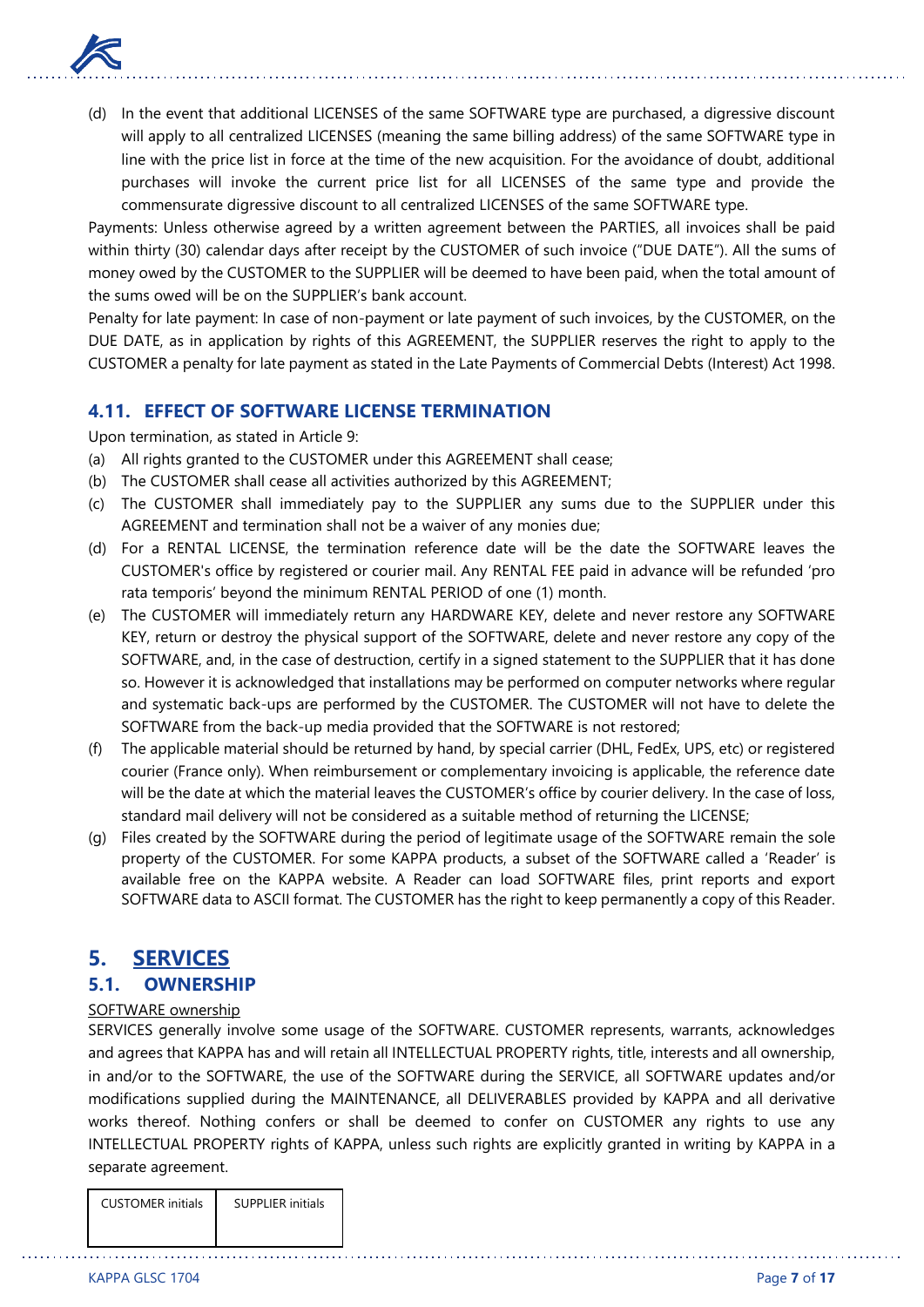

CUSTOMER will not take any action that might impair or challenge in any way any right, title or interest of KAPPA in any such KAPPA INTELLECTUAL PROPERTY rights. CUSTOMER must not alter or remove KAPPA trade names, trademarks or copyright notices and all other INTELLECTUAL PROPERTY notices or markings on the SOFTWARE, SERVICE and/or DELIVERABLES.

#### TRAINING ownership

In the case of TRAINING, CUSTOMER will not have any rights or any INTELLECTUAL PROPERTY rights to any course material or immaterial or example delivered by the CONSULTANT during the execution of the TRAINING. However CUSTOMER shall have a non-transferable, non-exclusive license to use, the course material and examples, delivered by CONSULTANT, including the KAPPA DDA book, manuals and examples that provides theory, methodology and practical application of the SOFTWARE, for the CUSTOMER's business purposes only. CUSTOMER, shall, expressly, not have any right or any INTELLECTUAL PROPERTY to the PowerPoint presentations associated with the TRAINING which shall remain the property of KAPPA.

#### CONSULTING ownership

In case of CONSULTING, CUSTOMER shall be the owner of the following support: the files, reports and deliverables created by the CONSULTANT(s) during the execution of the CONSULTING. Unless explicitly agreed otherwise in writing by KAPPA in a separate agreement, CUSTOMER will not have any INTELLECTUAL PROPERTY to any new idea on methodology or SOFTWARE improvement that the CONSULTANT may have during the execution of the CONSULTING. Any provision of idea by CUSTOMER to the CONSULTANT will not be considered as an acknowledgement by the SUPPLIER that this idea is a new idea and that CUSTOMER has a right or any INTELLECTUAL PROPERTY rights to this idea.

If CUSTOMER considers that a new idea should be treated as CONFIDENTIAL INFORMATION, to which CUSTOMER should keep an INTELLECTUAL PROPERTY right, CUSTOMER will inform the SUPPLIER and obtain from the SUPPLIER a written agreement before communicating this idea to the CONSULTANT(s).

#### **5.2. CONTENT OF CONSULTING SERVICES**

CUSTOMER acknowledges that the content of the CONSULTING is specified in the QUOTATION. Any additional operation beyond the scope of the QUOTATION is not supposed to be part of the CONSULTING mutually agreed otherwise by the PARTIES and shall be by default subject to a new QUOTATION.

### **5.3. ADJUSTMENTS AND PAYMENTS**

The fees and payment conditions in relation to the SERVICE are set out in the QUOTATION. Invoicing, settlements and payments for SERVICE provided:

- (a) On or before the tenth (10th) day of each month, the SUPPLIER or the agent designated by the SUPPLIER shall submit to the CUSTOMER its invoice for any part of the SERVICE performed during the preceding month.
- (b) Invoices shall reference the AGREEMENT by the assigned CUSTOMER number and may be accompanied by supporting documentation and timesheets. VAT or its equivalent will be added if applicable.
- (c) Unless agreed otherwise in writing by the PARTIES, all invoices shall be paid within thirty (30) calendar days after receipt by the CUSTOMER of such invoices ('SERVICE DUE DATE').
- (d) Penalty for late payment: In case of non-payment or late payment of such invoices, by the CUSTOMER, on the DUE DATE, as in application by rights of this AGREEMENT, the SUPPLIER reserves the right to apply to the CUSTOMER a penalty for late payment as stated in the Late Payments of Commercial Debts (Interest) Act 1998.

#### **5.4. SERVICES WARRANTIES**

SUPPLIER warrants that the CONSULTANT(s) will make reasonable efforts to diligently perform this SERVICE in a workmanlike manner.

| <b>CUSTOMER</b> initials | <b>SUPPLIER initials</b> |
|--------------------------|--------------------------|
|                          |                          |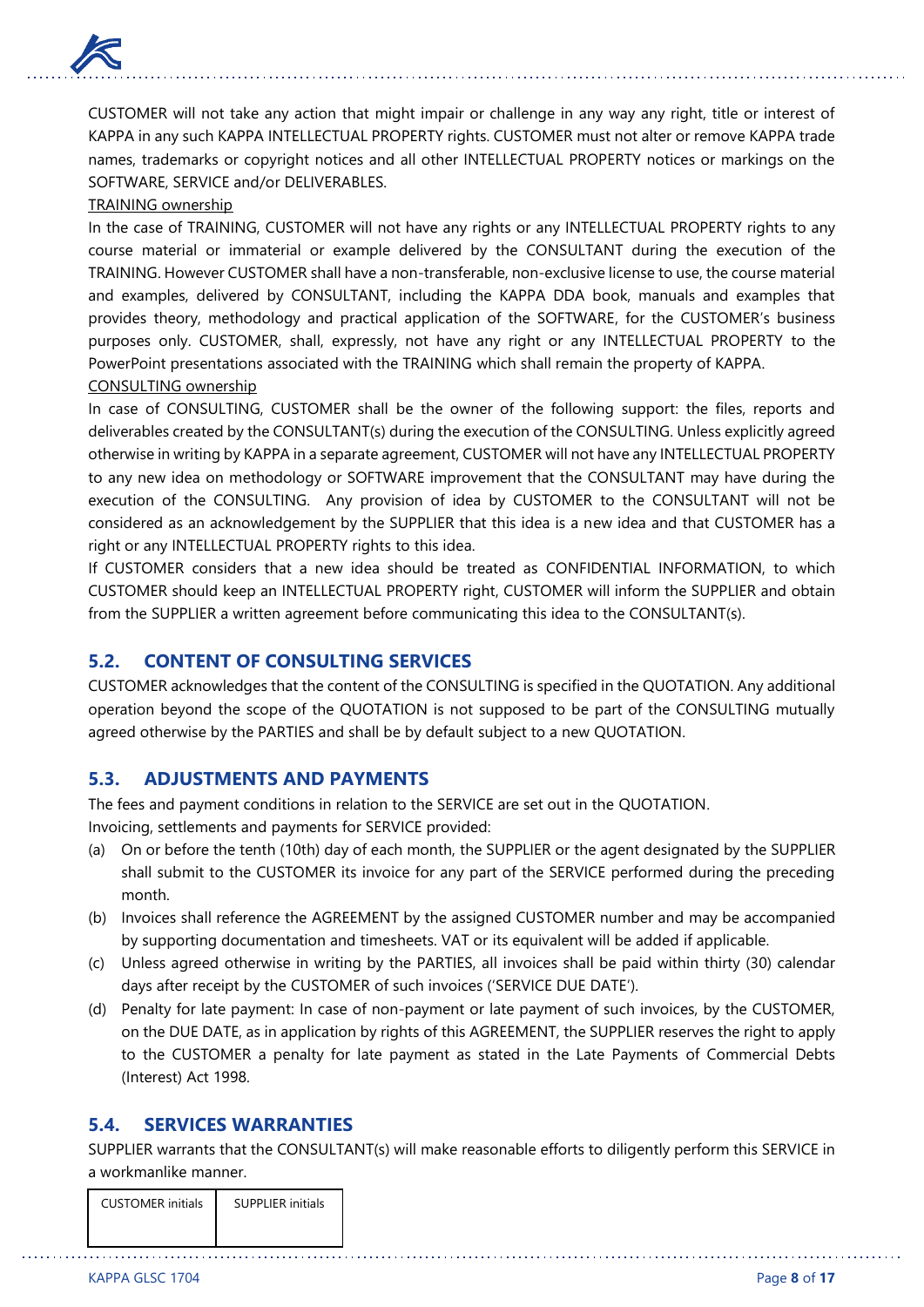

Further, the SERVICE includes TRAINING on and effective interpretations of test or other data. The CUSTOMER agrees that any recommendation or reservoir description based upon such interpretations are opinions based upon inferences from measurements, empirical relationships and theoretical assumptions which are not infallible and with respect to which professional engineers or analysts may differ.

Accordingly, the SUPPLIER cannot and does not warrant the accuracy, correctness or completeness of any such interpretation, recommendation or reservoir description. Under no circumstances should any such interpretation, recommendation or reservoir description be relied upon as the sole basis for any drilling, completion, well treatment, production or financial decision or any procedure involving any risk to the safety of any drilling venture, drilling rig or its crew or any other individual.

The CUSTOMER has full responsibility for any such decisions and for all decisions concerning other procedures relating to the drilling or production operation. No responsibility is therefore accepted or implied for any errors in the derived parameters or any losses arising from the use of these results either directly or consequentially. The validation and the use of the results are therefore wholly the responsibility of the CUSTOMER.

### **5.5. TERMINATION**

Termination of the AGREEMENT before its full execution is subject to approval by both PARTIES, except for provisions defined in Article 9.

# **6 OTHER WARRANTIES**

So far as and to the extent permitted by the applicable governing laws, all other conditions, warranties or other terms which might have effect between the PARTIES or be implied or incorporated into the AGREEMENT or any collateral contract, whether by statute, common law or otherwise, are hereby excluded, including the implied conditions, warranties or other terms as to satisfactory quality, fitness for purpose or the use of reasonable skill and care.

# **7 NON INFRINGEMENT**

KAPPA shall defend the CUSTOMER at its sole expense (excluding fault or willful misconduct by CUSTOMER) against any and all legal proceedings, or, at its option, settle any claim or action, brought against CUSTOMER or KAPPA, claiming infringement of any INTELLECTUAL PROPERTY rights based on SOFTWARE, upon any method, material or equipment (excluding any such method, material or equipment provided by CUSTOMER to KAPPA) used or provided by KAPPA in performance of the SERVICES ('INFRINGEMENT CLAIM'), and KAPPA shall be responsible for any reasonable losses, damages, costs (including legal fees) and expenses incurred by or entitled to any sums awarded to the CUSTOMER as a result of or in connection with any such INFRINGEMENT CLAIM.

If any third party makes an INFRINGEMENT CLAIM, or notifies an intention to make an INFRINGEMENT CLAIM against the CUSTOMER, KAPPA's obligations under this Article 7 or otherwise are conditional on the CUSTOMER:

- (a) as soon as reasonably practicable, giving written notice of the INFRINGEMENT CLAIM to KAPPA, specifying the nature of the claim in reasonable detail;
- (b) not making any admission of liability, agreement or compromise in relation to the INFRINGEMENT CLAIM without the prior written consent of KAPPA (such consent not to be unreasonably conditioned, withheld or delayed);

| <b>CUSTOMER</b> initials | <b>SUPPLIER</b> initials |
|--------------------------|--------------------------|
|--------------------------|--------------------------|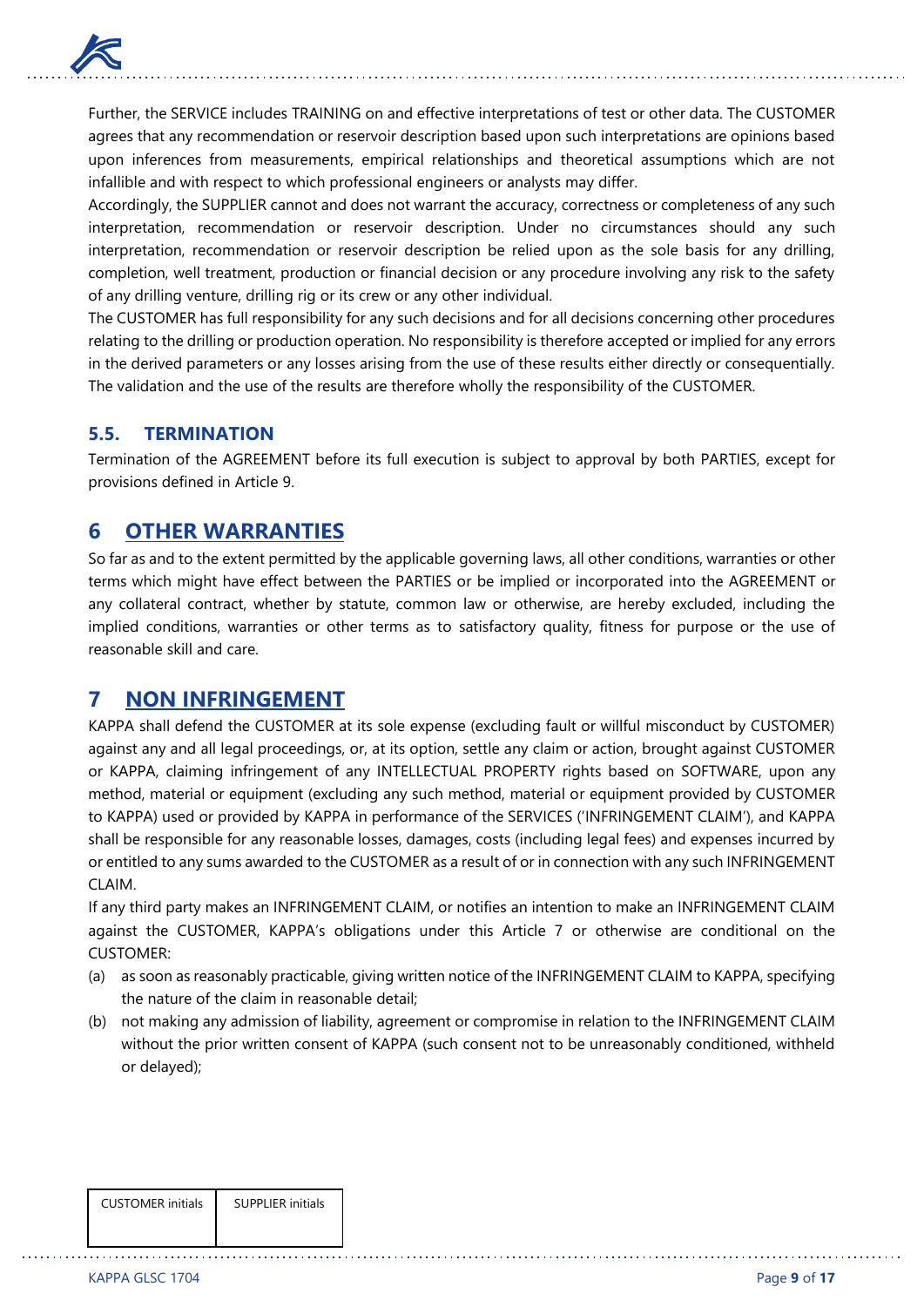

- (c) giving KAPPA and its professional advisers access at reasonable times (on reasonable prior notice) to its premises and its officers, directors, employees, agents, representatives or advisers, and to any relevant assets, accounts, documents and records within the power or control of the CUSTOMER, so as to enable KAPPA and its professional advisers to examine them and to take copies (at KAPPA's expense) for the purpose of assessing the INFRINGEMENT CLAIM; and
- (d) subject to KAPPA providing security to the CUSTOMER to the CUSTOMER's reasonable satisfaction against any claim, liability, costs, expenses, damages or losses which may be incurred, taking such action as KAPPA may reasonably request to avoid, dispute, compromise or defend the INFRINGEMENT CLAIM.

If any INFRINGEMENT CLAIM is made, or in KAPPA's reasonable opinion is likely to be made, against the CUSTOMER, KAPPA may at its sole option and expense:

- (a) procure for the CUSTOMER the right to continue using or maintaining the SOFTWARE (or any part thereof) in accordance with the terms of the AGREEMENT;
- (b) modify the SOFTWARE so that it ceases to be infringing;
- (c) replace the SOFTWARE with non-infringing software; or
- (d) terminate this LICENSE immediately by notice in writing to the CUSTOMER and refund any of the fee paid by the CUSTOMER as at the date of termination (less a reasonable sum in respect of the CUSTOMER's use of the SOFTWARE to the date of termination) on return of the SOFTWARE and all copies thereof in accordance with Article 4.11 provided that if KAPPA modifies or replaces the SOFTWARE, the modified or replacement SOFTWARE must comply with the warranties contained in Article 4 and the CUSTOMER shall have the same rights in respect thereof as it would have had under those articles had the references to the date of the AGREEMENT been references to the date on which such modification or replacement was made.

# **8 CONFIDENTIALITY**

### **8.1. CONFIDENTIAL INFORMATION**

Both PARTIES agree and acknowledge that they will be exposed to confidential information concerning the other PARTY. 'CONFIDENTIAL INFORMATION' means and includes, but not limited to:

- written, graphic or machine-readable information including, but not limited to, that which relates to patents, patent applications, research, product plans, products, developments, inventions, processes, designs, drawings, engineering, formulae, markets, software (including source and object code), hardware configuration, computer programs, algorithms, regulatory information, business plans, agreements with third parties, services, customers, marketing or finances of the DISCLOSER.
- Trade secret (meaning information, including a formula, pattern, compilation, program, device, method, technique or process that is the subject of efforts that are reasonable under the circumstances to maintain its secrecy)
- Related or otherwise all information exchanged between the PARTIES shall be deemed to be 'confidential',

Regardless of whether such information is designated as 'CONFIDENTIAL INFORMATION' at the time of the disclosure.

The DISCLOSER shall use its best efforts to mark the CONFIDENTIAL INFORMATION which is disclosed in writing as being confidential. Failure to do so, however shall leave the RECIPIENT's obligations set forth in this AGREEMENT unaffected.

### **8.2. USE OF INFORMATION**

The RECIPIENT shall not disclose or permit disclosure of any CONFIDENTIAL INFORMATION of the DISCLOSER to third parties or to employees of the RECIPIENT, other than directors, officers, employees, consultants or agents who are required to have the information in order to use the SOFTWARE LICENSE and/or the SERVICE.

| <b>CUSTOMER</b> initials | <b>SUPPLIER initials</b> |
|--------------------------|--------------------------|
|                          |                          |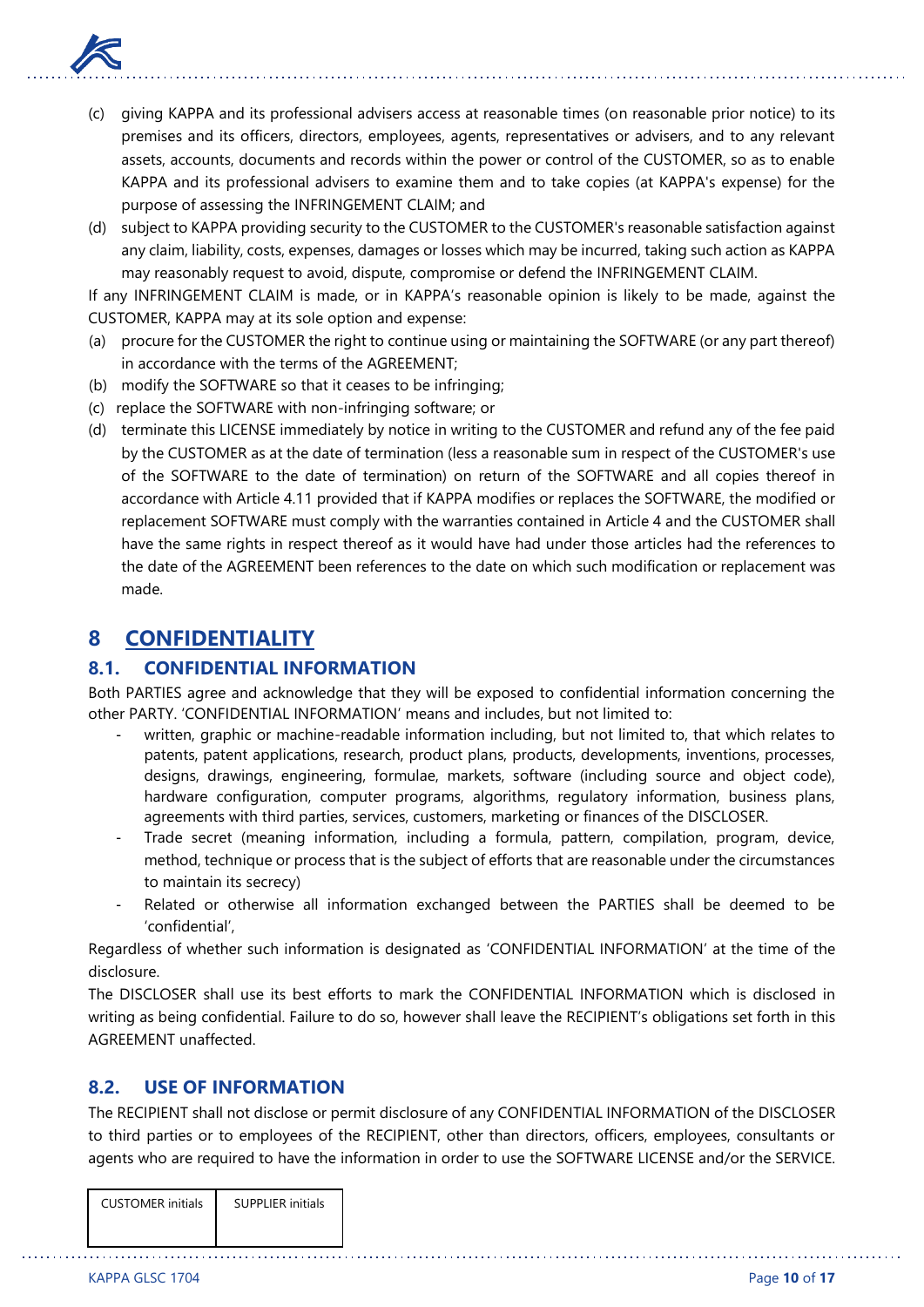

Accordingly, the RECIPIENT agrees that prior to any of its directors, officers, employees, consultants or agents, being given access to the CONFIDENTIAL INFORMATION, the RECIPIENT will procure and will undertake that each of its directors, officers, employees, consultants, AFFILIATES or agents shall comply with the terms of this AGREEMENT.

The RECIPIENT agrees that it shall take all reasonable measures to protect the secrecy of and avoid disclosure or use of CONFIDENTIAL INFORMATION of the DISCLOSER in order to prevent it from falling into the public domain or the possession of persons other than those persons authorized under this AGREEMENT to have any such CONFIDENTIAL INFORMATION. Such measures shall include, but not be limited to, the highest degree of care that the RECIPIENT utilizes to protect its own CONFIDENTIAL INFORMATION of a similar nature, which shall be no less than reasonable care.

The RECIPIENT agrees to notify the DISCLOSER in writing of any actual or suspected misuse, misappropriation or unauthorized disclosure of CONFIDENTIAL INFORMATION of the DISCLOSER which may come to the RECIPIENT's attention.

### **8.3. EXCEPTION OF NON DISCLOSURE**

Notwithstanding the provisions of this AGREEMENT, the RECIPIENT shall have no liability to the DISCLOSER with regard to any CONFIDENTIAL INFORMATION of the DISCLOSER, which the RECIPIENT can prove was:

- (a) in the public domain at the time it was disclosed or has entered the public domain through no fault of the RECIPIENT;
- (b) known to the RECIPIENT, without restriction, at the time of disclosure, as demonstrated by files in existence at the time of disclosure;
- (c) disclosed with the prior written approval of the DISCLOSER;
- (d) independently developed by the RECIPIENT without any use of the CONFIDENTIAL INFORMATION of the DISCLOSER and by employees of the RECIPIENT who have not had access to the CONFIDENTIAL INFORMATION, as demonstrated by files created at the time of such independent development;
- (e) disclosed generally to third parties by the DISCLOSER without restrictions similar to those contained in this AGREEMENT; or
- (f) disclosed pursuant to the order or requirement of a court, administrative agency, or other government body, provided, however, that the RECIPIENT shall provide prompt notice of such court order or requirement to the DISCLOSER to enable the DISCLOSER to seek a protective order or otherwise prevent or restrict such disclosure.

### **8.4. RETURN OF INFORMATION**

Except as otherwise provided in the AGREEMENT, promptly upon any termination or expiration of the AGREEMENT the RECIPIENT will make diligent efforts to dispose of all copies of CONFIDENTIAL INFORMATION, as set forth more fully below (hereinafter referred to as the 'RETURN REQUIREMENT').

- (a) The copies to be disposed of are any and all that are in the possession, custody, or control of (i) the RECIPIENT and/or (ii) any individual or organization to which the RECIPIENT provided CONFIDENTIAL INFORMATION.
- (b) If returned, the copies must be returned to (i) the DISCLOSER or (ii) a party designated in writing by the DISCLOSER.
- (c) If so requested by the RECIPIENT, the DISCLOSER will acknowledge in writing its receipt of returned copies of CONFIDENTIAL INFORMATION.
- (d) The RETURN REQUIREMENT does not apply to copies of CONFIDENTIAL INFORMATION not reasonably capable of being readily located and segregated (such as, for example, backup copies of email and other information). For the avoidance of doubt, the confidentiality restrictions will continue to apply to all such copies.

| <b>CUSTOMER</b> initials | <b>SUPPLIER initials</b> |
|--------------------------|--------------------------|
|                          |                          |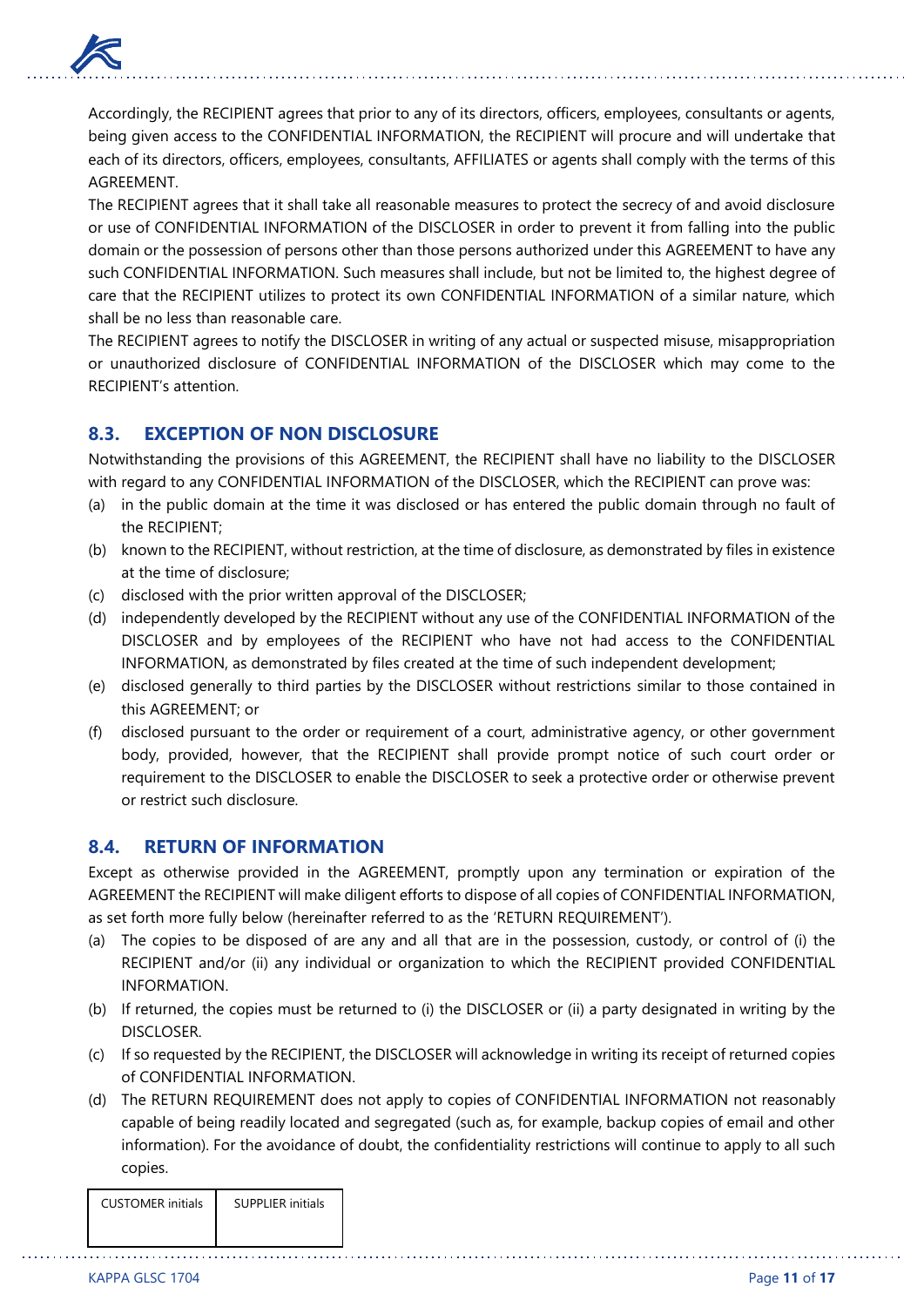

No later than the specified certification deadline, the RECIPIENT will provide the DISCLOSER with a certificate that it has complied with the RETURN REQUIREMENT. The certificate must:

- (a) be signed by an officer of the RECIPIENT or other individual authorized to bind the RECIPIENT;
- (b) note any known compliance exceptions; and
- (c) for each exception, whether and how the exception is authorized by the AGREEMENT.

#### **8.5. DISCLAIMER**

For the avoidance of doubt:

- (a) The RECIPIENT is not granted any license rights or ownership rights of any kind, in CONFIDENTIAL INFORMATION, nor in other any INTELLECTUAL PROPERTY of the DISCLOSER, EXCEPT to the extent (if any) expressly stated otherwise in the AGREEMENT.
- (b) The DISCLOSER DISCLAIMS all warranties, representations, conditions, and terms of quality, express or implied, about CONFIDENTIAL INFORMATION (for example, warranties of completeness or accuracy), all of which is provided or otherwise made available AS IS, WITH ALL FAULTS, EXCEPT to the extent (if any) expressly stated otherwise in the AGREEMENT. Accordingly:
	- (1) The RECIPIENT is not entitled to rely, and agrees not to rely, on CONFIDENTIAL INFORMATION for any purpose, EXCEPT to the extent (if any) expressly stated otherwise in the AGREEMENT; and
	- (2) The DISCLOSER will not be liable for any use of CONFIDENTIAL INFORMATION made by the RECIPIENT EXCEPT to the extent (if any) expressly stated otherwise in the AGREEMENT.

# **9. TERMINATION**

Without prejudice to any rights that have accrued under this AGREEMENT:

- (a) SUPPLIER may terminate this AGREEMENT (a) upon any default by CUSTOMER in the payment provisions or upon any breach of the provisions of this AGREEMENT sending a written notice to the CUSTOMER, the termination will be effective within thirty (30) calendar days after receipt by the CUSTOMER of such notice; (b) upon the commencement of any insolvency or bankruptcy proceedings against CUSTOMER or CUSTOMER making an arrangement with creditors (c) if any event occurs (or circumstances exist) which, in its reasonable opinion, is likely to materially and adversely affect CUSTOMER's or CUSTOMER's ability to perform all or any of its obligations under, or otherwise comply with the terms of, this AGREEMENT, with the termination effective on the date specified on the notice.
- (b) CUSTOMER may terminate this AGREEMENT (a) at any time by sending to SUPPLIER a written notice of such termination. The termination will be effective within thirty (30) calendar days after receipt by the SUPPLIER of such notice ('NOTICE PERIOD'). Any relevant payment is due until the end of the 'NOTICE PERIOD'; (b) if SUPPLIER breaches any of its obligations or warranties under the AGREEMENT, with the termination effective on the date specified on the notice.
- (c) Either PARTY may terminate the AGREEMENT if the other PARTY suspends or ceases, or threatens to suspend or cease, to carry on all or a substantial part of its business by sending to the other PARTY a written notice of such termination. The termination will be effective within thirty (30) calendar days after receipt by the other PARTY of such notice.

Termination by either PARTY in accordance with the rights contained in this Article 9 shall not affect the accrued rights, remedies, obligations or liabilities of the PARTIES existing at termination.

Any provision of this AGREEMENT which expressly or by implication is intended to come into or continue in force on or after termination of this AGREEMENT. In particular Article 4.2, Article 4.11, Article 8 and Article 10, will remain in full force and effect after termination.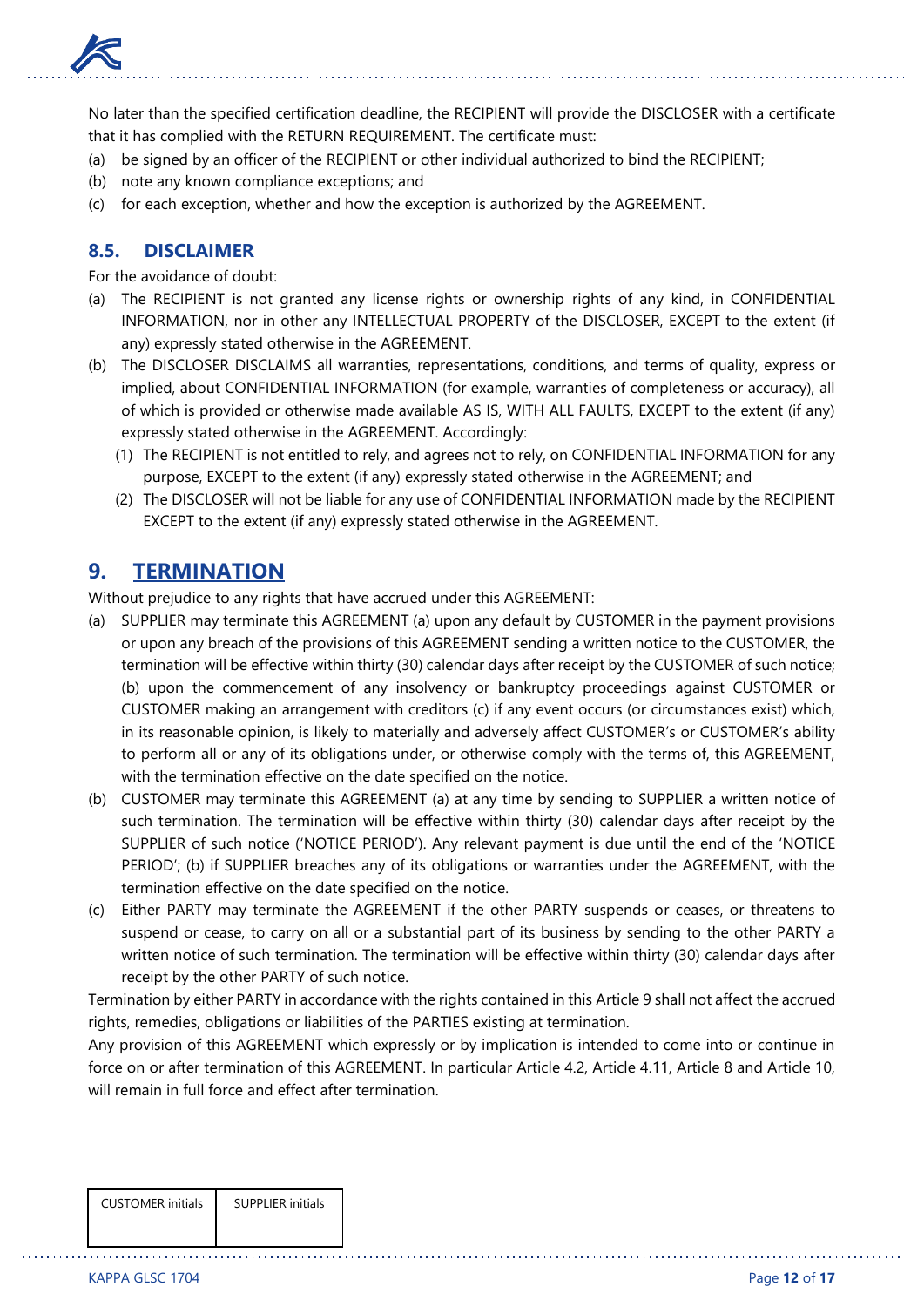

# **10 CLAIMS, LIABILITY AND INDEMNITIES**

This Article sets out the entire financial liability of the SUPPLIER (including any liability for the acts or omissions of its employees, agents, consultants and subcontractors) to the CUSTOMER in respect of:

- (a) any breach of the AGREEMENT however arising;
- (b) any use made by the CUSTOMER of the SERVICE, the DELIVERABLES or any part of them; and
- (c) any representation, statement or tortuous act or omission (including negligence) arising under or in connection with the AGREEMENT.

All warranties, conditions and other terms implied by statute or common law are, to the fullest extent permitted by law, excluded from the AGREEMENT.

Nothing in the AGREEMENT limits or excludes the liability of the SUPPLIER:

- (a) for death or personal injury resulting from negligence;
- (b) for any damage or liability incurred by the CUSTOMER as a result of fraud or fraudulent misrepresentation by the SUPPLIER;
- (c) any other liability which may not be excluded by law.
- (d) the SUPPLIER shall not under any circumstances whatever be liable for loss of profits, loss of business, depletion of goodwill and/or similar losses, loss of anticipated savings, loss of goods, loss of contract, loss of use, loss of corruption of data or information, or any special, indirect, consequential or pure economic loss, costs, damages, charges or expenses; and
- (e) the SUPPLIER's total liability in contract, tort (including negligence or breach of statutory duty), misrepresentation, restitution or otherwise arising in connection with the performance or contemplated performance of the AGREEMENT shall in all circumstances be limited to the fees paid by CUSTOMER within the last twelve (12) months before the breach.

CUSTOMER is fully responsible for the USERS. CUSTOMER shall indemnify and hold harmless KAPPA and/or the SUPPLIER from and against all losses, costs, liabilities and expenses arising out of or relating to any breaches by such USERS of the AGREEMENT.

# **11 TAXES**

'TAXES' or 'TAX' shall include all, but not be limited to, taxes: federal, state, and local excise taxes, sales and transaction taxes, use, property or similar taxes, gross receipts taxes, utility taxes, withholding taxes, duties as well as packaging, marking, handling, freight and delivery levies, delivery insurance and any other applicable costs and charges or any other taxes that SUPPLIER may be required to collect or pay on the transactions governed by the AGREEMENT.

All TAXES that shall have been collected or paid by SUPPLIER on the transactions governed by this AGREEMENT, shall be clearly identified by the CUSTOMER which shall inform SUPPLIER of such TAXES in advance. If CUSTOMER fails to do so, such TAXES shall be paid by the CUSTOMER.

Notwithstanding the statement above, should such TAXES change, should the TAX percentage change or should new TAXES or levies be imposed by a Government during the AGREEMENT, SUPPLIER reserves the right to modify the final amount of the invoice.

CUSTOMER shall not be liable for any of SUPPLIER's income taxes; any franchise tax measured by capital, capital stock, net worth, gross margin, gross receipt or gross profit (including any withholding taxes imposed on gross amounts); any minimum or alternative minimum tax; or any taxes imposed by law on SUPPLIER that are prohibited by law from being passed on to CUSTOMER.

Further, CUSTOMER shall not be liable to SUPPLIER for any employment related tax, fee, or charge.

CUSTOMER shall be responsible for filing returns and paying inventory based taxes, ad valorem taxes and property taxes on property and/or inventory that they own on the assessment date.

| <b>CUSTOMER</b> initials | <b>SUPPLIER initials</b> |
|--------------------------|--------------------------|
|                          |                          |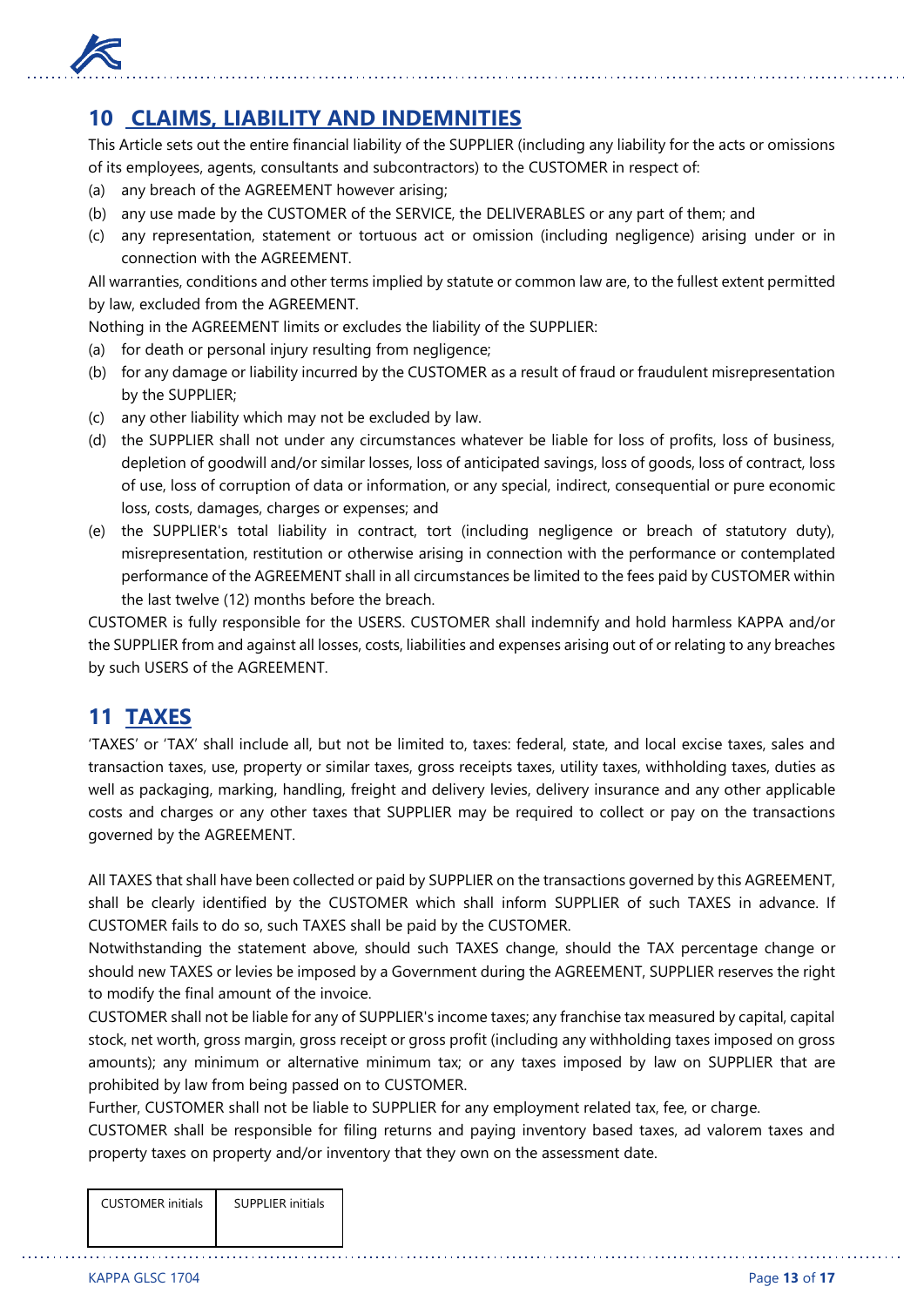

If SUPPLIER has to pay any TAXES for the CONSULTANT(s), the CUSTOMER shall indemnify SUPPLIER for all such taxes paid by SUPPLIER, together with any penalties and interest.

The CUSTOMER agrees to provide SUPPLIER with any certificate requested to facilitate the exportation from France, whether due to French law or any agreement with the CUSTOMER's national authorities, and will comply in all respects with all requirements and procedures with regards to the importation of the SOFTWARE in and to the CUSTOMER's country, and thereafter on any procedure to import/export the SOFTWARE between CUSTOMER locations or otherwise.

# **12 HEALTH, SAFETY AND INSURANCE**

## **12.1. INSURANCE**

SUPPLIER guarantees that the CONSULTANT, whether a SUPPLIER employee or an independent consultant, is legally entitled to perform the SERVICE and is personally covered for medical insurance and repatriation. In the event that the CONSULTANT needs to be hospitalized as a matter of urgency and in the event there is no health center nearby the CUSTOMER premises or if the health center is not in compliance with the emergency requirements, the CUSTOMER accepts to allow the CONSULTANT access to its private health center if there is a health center in the CUSTOMER's premises. The medical costs incurred will be borne by the CONSULTANT. The following will apply to additional insurance required by the CUSTOMER:

- (a) If SUPPLIER fails to locate a provider for this additional coverage, the CUSTOMER will communicate to SUPPLIER the name of a provider who can offer such coverage. In the event the CUSTOMER is unable to suggest a provider capable of underwriting this additional insurance this additional insurance request will be considered void.
- (b) SUPPLIER will recharge to CUSTOMER the cost of this additional coverage plus a 20% administrative fee.

### **12.2. HEALTH**

SUPPLIER and the CUSTOMER accept that the SERVICE may be provided in locations that may be subject to unrest, war, terrorism or health risk and that the safety of personnel is of paramount importance and overrides any commercial interest in this AGREEMENT. This AGREEMENT is made on an assessment of the risks to SUPPLIER and CUSTOMER personnel in good faith and based on best knowledge at the time of offer of the AGREEMENT. Both PARTIES accept that circumstances may change or more information may come to light that may change this risk assessment and that ultimately it is the decision of the CONSULTANT due to perform said SERVICE that shall override both SUPPLIER and CUSTOMER in the decision to travel to the location of the SERVICE. In the event that KTCS or the SUPPLIER is unable to perform such SERVICE due to the decision of the CONSULTANT not to travel based on CONSULTANT's assessment of the risk involved, SUPPLIER will attempt to replace CONSULTANT with an alternative CONSULTANT prepared to travel. If this proves to be impossible SUPPLIER will not be held responsible for cancellation or postponement of the AGREEMENT and any losses, neither direct nor, consequential incurred.

# **13 ANTI-CORRUPTION AND DATA PRIVACY**

### **13.1. BRIBERY ACT**

KAPPA Anti-Bribery Act Policy is available on KAPPA Website. Each PARTY shall:

- (a) comply with all applicable laws, statutes, regulations, and codes relating to anti-bribery and anticorruption including but not limited to the Bribery Act 2010;
- (b) not engage in any activity, practice or conduct which would constitute an offence under Sections 1, 2 or 6 of the Bribery Act 2010 if such activity, practice or conduct had been carried out in the UK;

| <b>CUSTOMER</b> initials | <b>SUPPLIER initials</b> |
|--------------------------|--------------------------|
|                          |                          |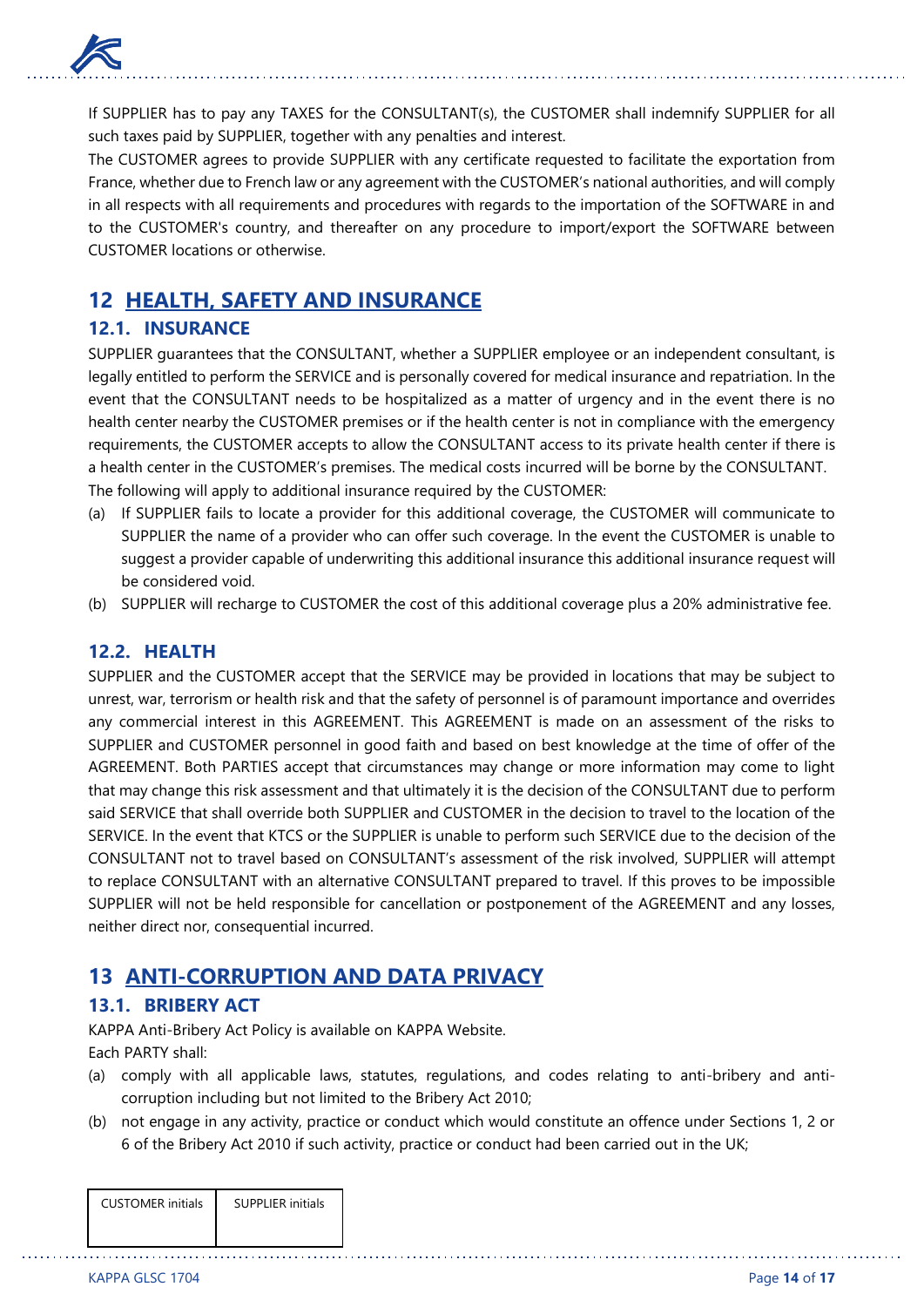

- (c) comply with the SUPPLIER's ethics, anti-bribery and anti-corruption policies in each case as the SUPPLIER or the relevant industry body may update them from time to time;
- (d) promptly report to the SUPPLIER any request or demand for any undue financial or other advantage of any kind received by the CUSTOMER in connection with the performance of this AGREEMENT; and
- (e) immediately notify the SUPPLIER (in writing) if a foreign public official becomes an officer or employee of the CUSTOMER or acquires a direct or indirect interest in the CUSTOMER.

### **13.2. ETHICS**

With respect to any activity undertaken in connection with the AGREEMENT, SUPPLIER agrees that any SUPPLIER director, officer, employee, agent and sub-contractor have been formally instructed to comply with the following rules of ethics ('RULES OF ETHICS'):

- (a) not to violate nor fail to comply with any laws, regulations, rules, decrees and orders of any Governmental entity of the country(ies) where this AGREEMENT will be executed;
- (b) never offer, give or loan money or anything of value to any CUSTOMER employee or persons acting on behalf of CUSTOMER;
- (c) limit CUSTOMER employee entertainment and commercial gifts to levels accepted in the industry, such as (1) lunch or dinner invitations for a cost not exceeding €50 per person, (2) reasonable tour of local places of interest in case of CUSTOMER employee visit to a SUPPLIER office, for a cost not exceeding €100 per person, (3) promotional gifts of no resale value, for an amount not exceeding €20 per gift;
- (d) enforce even stricter rules if and when formally requested by CUSTOMER; and
- (e) SUPPLIER always favors direct transactions with CUSTOMER; when a third party is imposed by CUSTOMER or Governmental authorities as an intermediary for the transaction, SUPPLIER will strictly apply these same RULES OF ETHICS in its transaction with the third party. Any royalty and commission attributed to the third party (and deducted from the retail price) shall be approved by SUPPLIER in exchange for real service, and once approved the information on the amount will be provided to CUSTOMER upon request. SUPPLIER will not guarantee the contents or the ethics of any transaction beyond its control if the third party was not selected by SUPPLIER.

### **13.3. DATA PRIVACY**

SUPPLIER will comply with all reasonable requests of CUSTOMER with respect to protecting personal data of CUSTOMER and USERS it receives in connection with its performance of the AGREEMENT, including following SUPPLIER's instructions in connection with processing such personal data; implementing adequate security measures to protect such personal data; not disclosing such personal data to any third party without CUSTOMER's written permission; and complying with all applicable data privacy laws.

# **14 RESOLUTION OF DISPUTE AND GOVERNING LAW**

This AGREEMENT, and any dispute or claim arising out of or in connection with it or its subject matter or formation (including non-contractual disputes or claims), shall be governed by, and construed in accordance with, English law, and the parties irrevocably submit to the exclusive jurisdiction of the courts of England and Wales.

### **15 FORCE MAJEURE**

- (a) The term 'FORCE MAJEURE EVENT' refers to any event to which a prudent person, in the position of the PARTY invoking the event, would not reasonably have been able to anticipate the event or events; or to avoid the resulting failure of timely performance
- (b) For the avoidance of doubt, the invoking PARTY is considered not reasonably to have been able to avoid a failure of timely performance if such avoidance was not possible at commercially reasonable cost.

| <b>CUSTOMER</b> initials | <b>SUPPLIER initials</b> |
|--------------------------|--------------------------|
|                          |                          |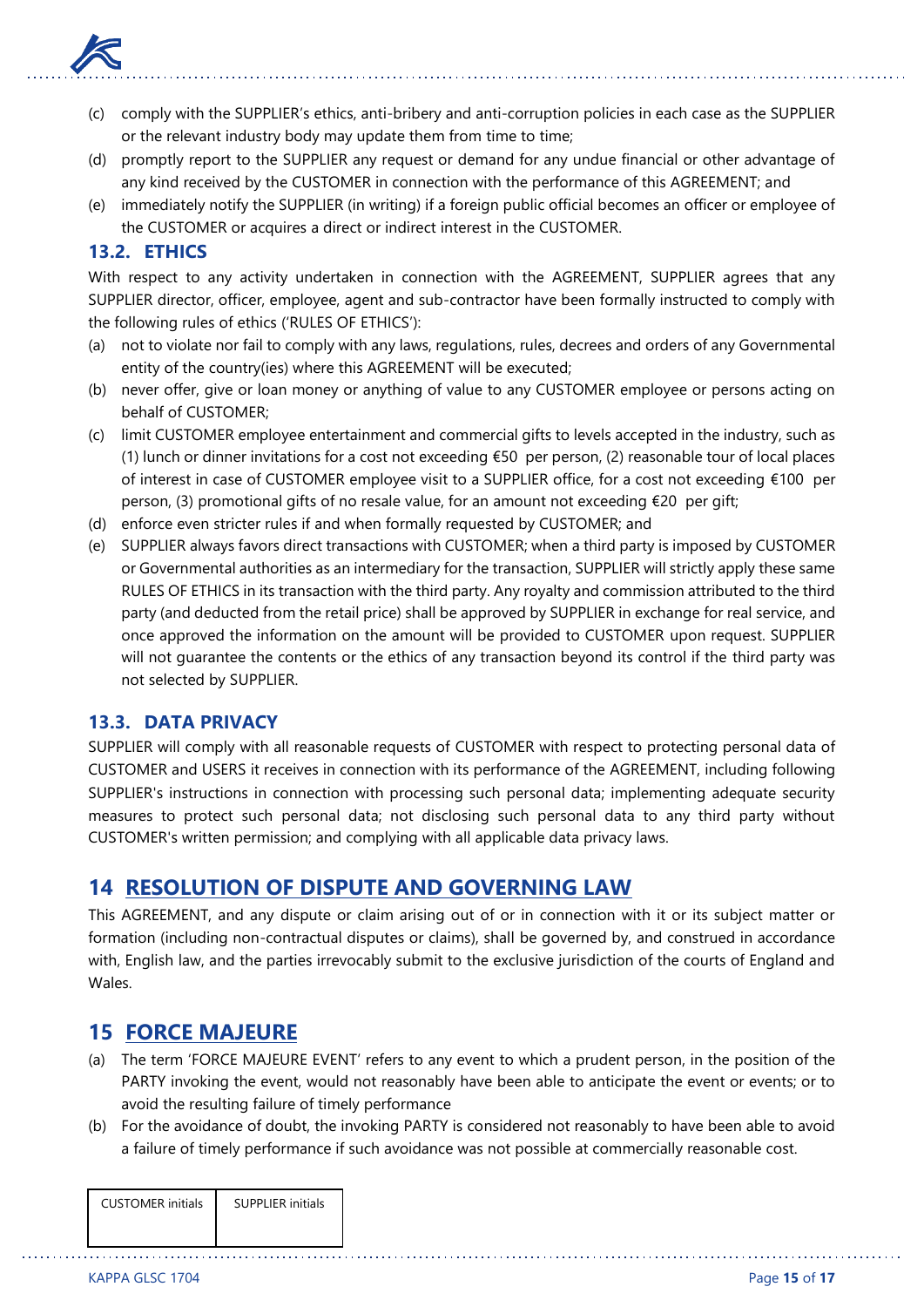

- (c) For the avoidance of doubt the term FORCE MAJEURE EVENT may include one or more otherwise eligible events in any of the following categories: Act of God, Act of any government or regulatory body, whether civil or military, domestic or foreign not resulting from violation of law by invoking party, Act of war, whether declared or undeclared, including for example civil war, Act of omission of the other party, Act of threat of terrorism, Blockade, Boycott, Civil disturbance, Court order, Earthquake, Economic condition changes generally, Electrical power outage, Embargo imposed by government or governmental authority, Epidemic, Explosion, Fire, Flood, Hurricane, Insurrection, Internet outage, Invasion, Labor dispute, including for examples strikes, lockouts, work slowdowns, Law change including any change in constitution, statute regulation or binding interpretation, Legal impediment such as an inability to obtain or retain a necessary authorization license or permit from a governmental authority, Nationalization, Riot, Sabotage, Storm, Telecommunications service default, Tornado
- (d) As soon as reasonably possible, the PARTY facing force majeure shall notify the other PARTY in writing of any occurrence of a FORCE MAJEURE EVENT, the estimated extent and duration of its inability to perform its obligations under this AGREEMENT. The PARTY facing force majeure shall use all reasonable endeavors to minimize the effects of the FORCE MAJEURE EVENT.
- (e) If a FORCE MAJEURE EVENT subsists for more than 40 days then either PARTY may terminate this AGREEMENT with written notice to the other, according to the stipulations of Article 9.

# **16 ASSIGNMENT**

CUSTOMER shall not assign this AGREEMENT (expressly, by implication, by operation of law including any merger or sale of assets or business) without the prior written consent of the SUPPLIER. Any purported, transfer, assignment or delegation without the appropriate prior written consent of the SUPPLIER shall be null and void when attempted and of no force and effect.

SUPPLIER may, on a case-by-case basis, accept the assignment of the AGREEMENT that shall be governed by the KAPPA License Transfer Agreement ('LTA').

# **17 NOTICES**

- (a) Any notice required to be given under the AGREEMENT shall be in writing in English (or accompanied by a properly prepared translation in English) and shall be delivered personally, or sent by pre-paid first-class post or recorded delivery or by commercial courier, to each PARTY required to receive the notice as set out below:
	- (i) KAPPA: [CONTACT], [17, rue Eugène Delacroix, 75116 Paris, France].
	- (ii) KTCS: [CONTACT], [2nd Floor Oakdene House, 34, Bell Street, Reigate Surrey, RH2 7SL, U.K.]; or
	- (iii) as otherwise specified by the relevant PARTY by notice in writing to each other PARTY.
- (b) Any notice shall be deemed to have been duly received:
	- (i) if delivered personally, when left at the address and for the contact referred to in this Article 17,
	- (ii) if sent within the United Kingdom by pre-paid first-class post or recorded delivery, at 9.00 am on the second (2) business day after posting;
	- (iii) if sent by airmail, five (5) business days from date of posting; or
	- (iv) if delivered by commercial courier, on the date and at the time that the courier's delivery receipt is signed.

# **18 VARIATION**

No variation, amendment, modification and addition to or cancellation of any provision of this GLSC shall be effective unless it is in writing and signed by the PARTIES.

| <b>CUSTOMER</b> initials | SUPPLIFR initials |
|--------------------------|-------------------|
|                          |                   |